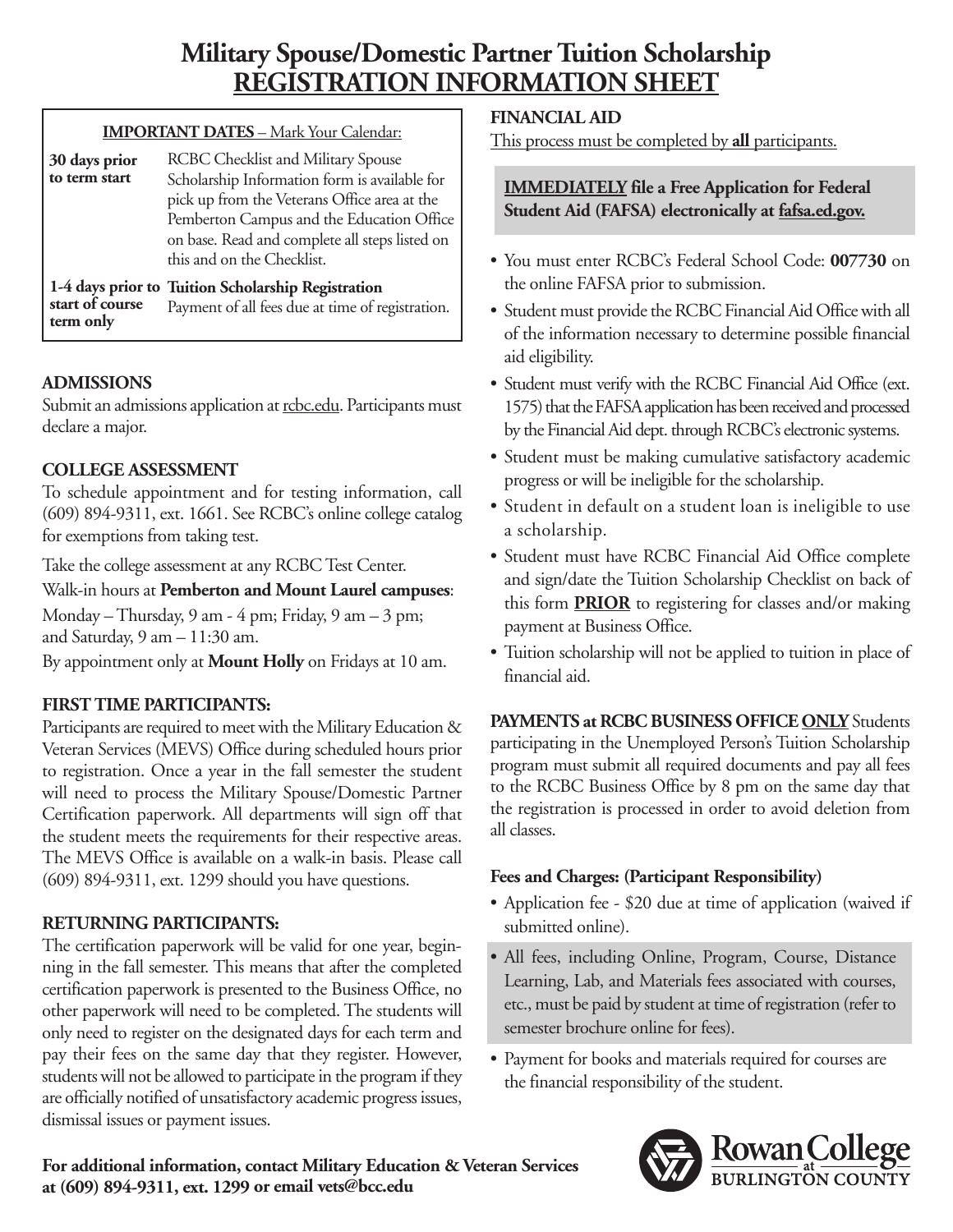# **Military Spouse/Domestic Partner Tuition Scholarship RCBC CHECKLIST**

### **NAME: \_\_\_\_\_\_\_\_\_\_\_\_\_\_\_\_\_\_\_\_\_\_\_\_\_\_\_\_\_\_\_\_\_\_\_\_\_\_\_\_\_\_\_\_\_\_\_\_\_\_\_\_\_\_\_\_\_\_\_\_\_\_\_\_\_\_\_\_\_\_\_\_\_\_\_\_\_\_\_\_\_\_\_\_\_\_\_\_\_\_\_\_\_\_\_\_\_\_\_\_\_\_\_\_\_\_\_\_\_\_**

### **RCBC STUDENT IDENTIFICATION NUMBER: \_\_\_\_\_\_\_\_\_\_\_\_\_\_\_\_\_\_\_\_\_\_\_\_\_\_\_\_\_\_\_\_\_\_\_\_\_\_\_\_\_\_\_\_\_\_\_\_\_\_\_\_\_\_\_\_\_\_\_\_\_\_\_\_\_\_\_\_\_\_\_\_\_\_**

Registration for students participating in the Military Spouse/Domestic Tuition Scholarship program will be held four business dates prior to the **start of the term at the Pemberton Campus.**

\*\*\* Online Registrations are NOT Permitted.\*\*\* Non-credit and customized training courses are not eligible for a scholarship.

**Registrations will be processed into open classes only (no exceptions for closed classes).**

THIS CHECKLIST MUST BE COMPLETED AND SUBMITTED TO THE RCBC BUSINESS OFFICE ON THE DAY OF REGISTRATION (FOUR BUSINESS DATES PRIOR TO THE START OF THE TERM), WITH THE REQUIRED SIGNATURES AND OTHER FORMS IN-CLUDED IN YOUR **MILITARY SPOUSE/DOMESTIC PARTNER TUITION SCHOLARSHIP PROGRAM PACKET** (LISTED BELOW):

The completed form is then presented to the RCBC office listed below to verify, complete, sign and date the following:

#### **To be completed by RCBC Employees Only:**

| Sign | Date |                                                                                                                                                                                                                                             |
|------|------|---------------------------------------------------------------------------------------------------------------------------------------------------------------------------------------------------------------------------------------------|
|      |      | 1. An application for admission has been received and processed. (RCBC Registration)                                                                                                                                                        |
|      |      | 2. The College Skills Assessment Test has been taken or exemption status has been satisfied.<br>(RCBC Registration or Academic Advising)                                                                                                    |
|      |      | 3. The student does not have any flags on his/her account that would prevent registration for classes<br>(ie: dismissal, accounting flags, etc.). (RCBC Registration or Academic Advising)                                                  |
|      |      | 4. The participant has verified with the RCBC Financial Aid Department that RCBC has received, entered and<br>verified through RCBC's electronic systems the participant's 2015-2016 FAFSA submitted online.<br>(RCBC Financial Aid Office) |
|      |      | 5. Loan Default Status has been verified by the RCBC Financial Aid Office. (RCBC Financial Aid Office)<br>Any student who has a loan default is ineligible to use this scholarship.                                                         |
|      |      | 6. Cumulative satisfactory academic progress (SAP) status has been verified. (RCBC Financial Aid Office)                                                                                                                                    |
|      |      | , (please print), UNDERSTAND THE FOLLOWING:                                                                                                                                                                                                 |

1. All applicablefees, including Online, Program, Course, Distance Learning, Lab, and Materials fees associated with courses, must be paid by thestudent at the time of registration. Fees are due and payable at the RCBC Business Office on the same day as the processed registration. If fees and required paperwork are not received by the RCBC Business Office by 8:00 pm that same night, the tuition scholarship will not be applied and the participant will be deleted from **ALL** classes for non-payment. **\*Refer to semester brochure online for applicable fees.**

- 2. All classes added after the submission and application of the Military Spouse/Domestic Partner Tuition Scholarship to the student's account are the financial responsibility of the student.
- 3. Students who do not completethe course(s) for which they enroll may jeopardizetheireligibility for a futurescholarship and for financial aid as a result of failing to maintain cumulative satisfactory academic progress.

\_\_\_\_\_\_\_\_\_\_\_\_\_\_\_\_\_\_\_\_\_\_\_\_\_\_\_\_\_\_\_\_\_\_\_\_\_\_\_\_\_\_\_\_\_\_\_\_\_\_\_\_\_\_\_\_\_\_\_\_\_\_\_\_\_\_\_\_\_\_ \_\_\_\_\_\_\_\_\_\_\_\_\_\_\_\_\_\_\_\_\_\_\_\_\_\_\_\_\_\_\_\_\_\_\_\_\_\_\_\_\_\_\_\_\_

I have read and understand the above: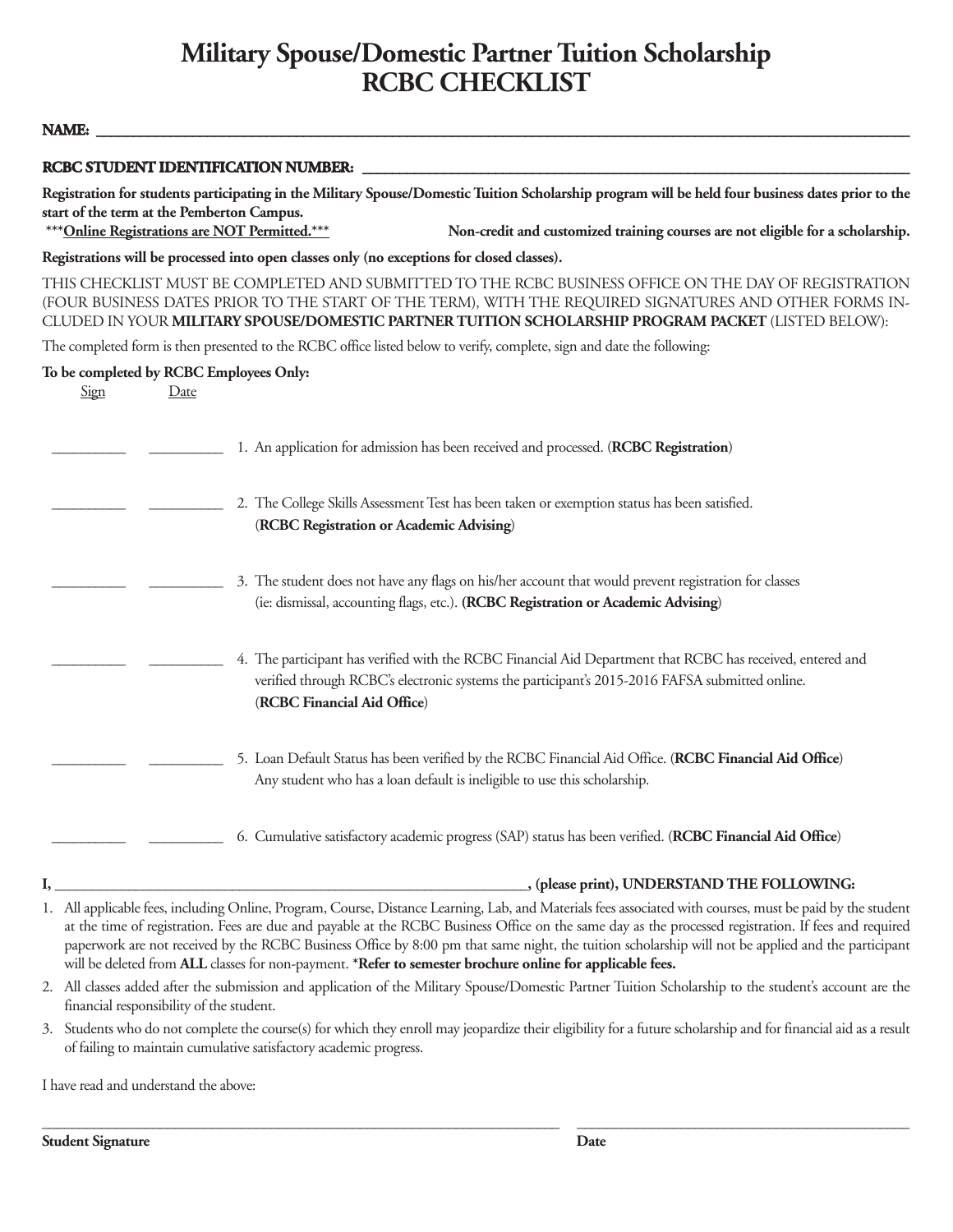# **Military Spouse/Domestic Partner Tuition Scholarship RCBC CHECKLIST**

### **TO REGISTER FOR CLASSES: THE FOLLOWING FORMS MUST BE SUBMITTED TO RCBC REGISTRATION:**

#### **TO ALL RCBC EMPLOYEES:**

If the student is not eligible to register and/or participate in the Tuition Scholarship program, then complete the Notice of Ineligibility letter (included in the RCBC Unemployed Person's Tuition Scholarship Packet), and explain to the student the reason of the denial to participate in the program. The original letter is to be given to the student. Send a copy of the Notice of Ineligibility letter to the MEVS Office and a copy to the Manager of the Business Office.

| <u>Sign</u> | To be completed by RCBC Registration:<br>Date | Please verify, sign and date the following:                                                                                                                                                                                                                                                                                                                                                                                                                                                    |
|-------------|-----------------------------------------------|------------------------------------------------------------------------------------------------------------------------------------------------------------------------------------------------------------------------------------------------------------------------------------------------------------------------------------------------------------------------------------------------------------------------------------------------------------------------------------------------|
|             |                                               | 1. Spouse/Domestic Partner eligibility verified by Military Education & Veteran Services Staff member.                                                                                                                                                                                                                                                                                                                                                                                         |
|             |                                               | 2. Military Spouse/Domestic Partner Tuition Scholarship Program RCBC Checklist is complete with required<br>signature and dates by RCBC Employees Only in all of the blanks.                                                                                                                                                                                                                                                                                                                   |
|             |                                               | 3. Military Spouse/Domestic Partner Tuition Scholarship Certification form is for the current year of registration.                                                                                                                                                                                                                                                                                                                                                                            |
|             | and is <b>blank</b> .                         | 4. The form titled, Notice of Ineligibility to Participate in the Tuition Scholarship Program, is attached to the packet<br>• If form is missing: instruct the student that you need him/her to produce the blank form; or<br>• If form is completed: inform the student to contact the Veterans Office.                                                                                                                                                                                       |
|             | the program.                                  | 5. If the student is not eligible to register and/or participate in the Tuition Scholarship program, then complete<br>the Notice of Ineligibility letter (attached), and explain to the student the reason of the denial to participate in<br>• The original letter is to be given to the student.<br>• Send a copy of the Notice of Ineligibility Director of Military Education and Veteran Services at the<br>Pemberton Campus and a copy to the Manager of the Business Office, Pemberton. |

After completing the registration process, please **return the Tuition Scholarship Packet** to the Tuition Scholarship student, with a copy of RCBC Registration Statement and Bill.

**Direct student to the Business Office** to turn in theforms and payment, and indicatethat otherwise he/she will be dropped from all classes after 8:00 pm the same evening.

**NOTE:** Identify any form that is not completed in full, and direct the student to return to register when all forms have been completed in full.

### **THE FOLLOWING FORMS MUST BE SUBMITTED TO THE RCBC BUSINESS OFFICE WITH FULL PAYMENT OF FEES ON THE SAME DAY AS THE REGISTRATION IS PROCESSED BY REGISTRATION:**

#### **To be completed by the RCBC Business Office:**

| $\frac{\text{sign}}{\text{sign}}$ | <u>Date</u> |                                                                                                                                 |
|-----------------------------------|-------------|---------------------------------------------------------------------------------------------------------------------------------|
|                                   |             | 1. Military Spouse/Domestic Partner Tuition Scholarship Program RCBC Checklist completed with required<br>signatures and dates. |
|                                   |             | 2. Printout/listing of the class(es) student registered for (RCBC Registration Statement and Bill).                             |
|                                   |             | 3. The Notice of Ineligibility to Participate in the Tuition Scholarship Program<br>is returned blank with packet.              |